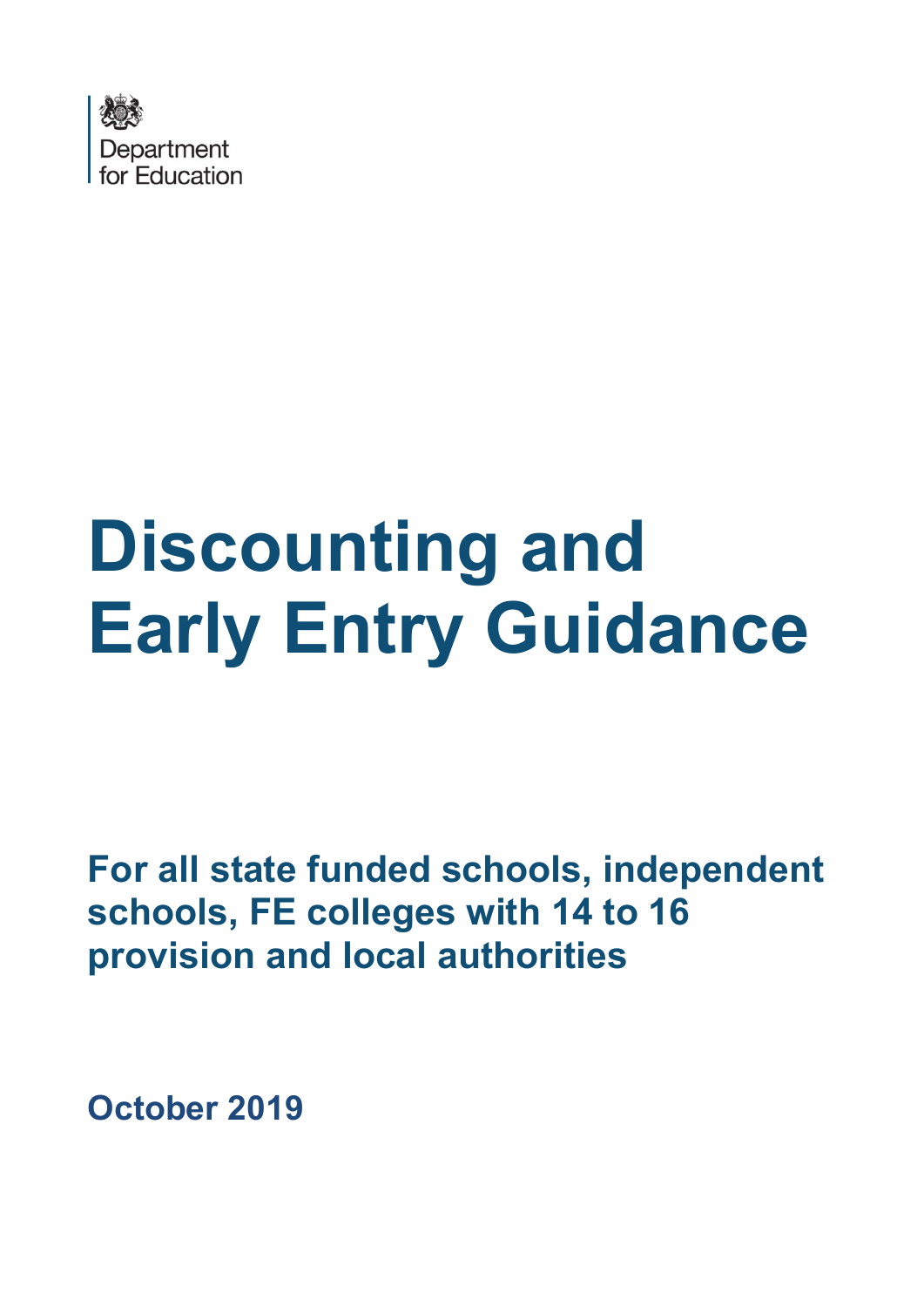# **Contents**

| Summary                                                   | 3  |
|-----------------------------------------------------------|----|
| Expiry or review date                                     | 3  |
| Who is this advice for?                                   | 3  |
| Discount codes                                            | 5  |
| Can a pupil take multiple qualifications which discount?  | 6  |
| How is the first entry date defined?                      | 6  |
| Exception discounting for science qualifications          | 6  |
| Moving schools                                            | 9  |
| AS level exception discounting in English and mathematics | 10 |
| Annex A – Science pathway discounting                     | 11 |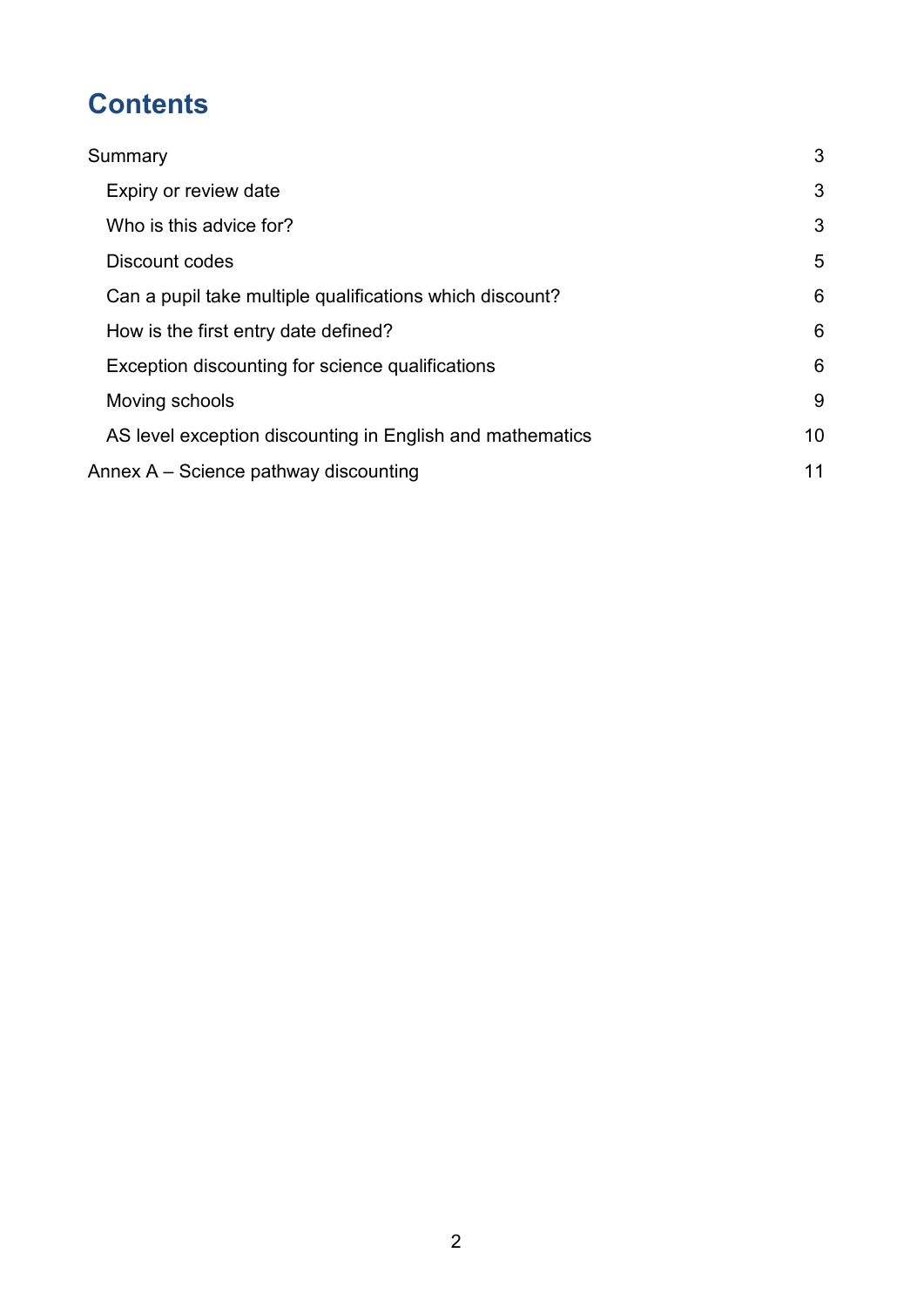## <span id="page-2-0"></span>**Summary**

Discounting ensures that, where a pupil has taken two or more qualifications with an overlap in curriculum, the performance tables only give credit once for teaching a single course of study. The early entry policy means credit is given to the first qualification taken where a pupil has more than one qualification in the same subject.

Discounting is an important part of the Department for Education's secondary school performance measures, defining when the performance points of a qualification are discounted against another so that only one qualification counts.

The discounting system affects the calculation of performance measures for a school in the performance tables and on the [Analyse School Performance](https://www.youtube.com/watch?v=A7sFQiEQdMY&feature=youtu.be) (ASP) data release. It does not alter the awards an individual pupil has achieved or limit the qualifications they can take.

Discounting may be required in a number of situations, for example:

- a pupil resits a qualification before the end of key stage 4, possibly with a different awarding organisation. Discounting then ensures that only one result is counted in the key stage 4 school performance tables calculations and measures
- the school provides a single course of study but then enters the pupil for two or more very similar qualifications. Discounting ensures that the achievement from this single set of teaching hours is counted only once

Discounting is governed by the allocation of discount codes to qualifications with similar curriculum content. Two qualifications will discount if they have the same discount code. Codes may be updated at any time during the year to improve the accuracy of discounting. This can affect the current cycle without prior notice.

Discounting is only applied to qualifications which count in the school and college performance tables in a given year. There is a restricted list of qualifications which count in key stage 4 school performance tables, and each qualification counts for no more than the equivalent of one GCSE.

The number of non-GCSEs that can count in the performance tables is restricted to three.

## <span id="page-2-1"></span>**Expiry or review date**

<span id="page-2-2"></span>This advice will next be reviewed before September 2020.

## **Who is this advice for?**

This guidance is for:

• local authorities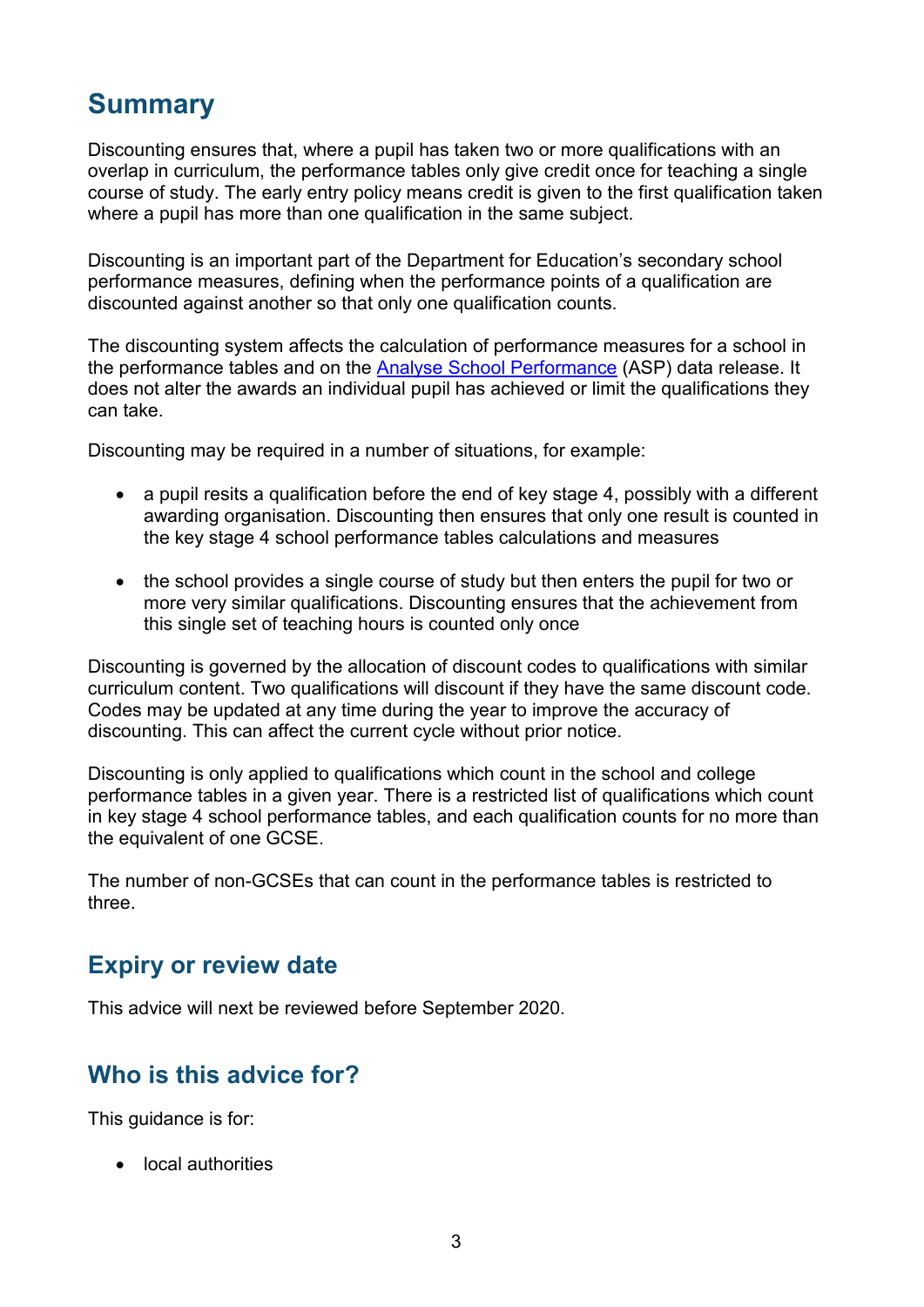school leaders, school staff and governing bodies in all state funded schools, independent schools, FE colleges with 14 to 16 provision .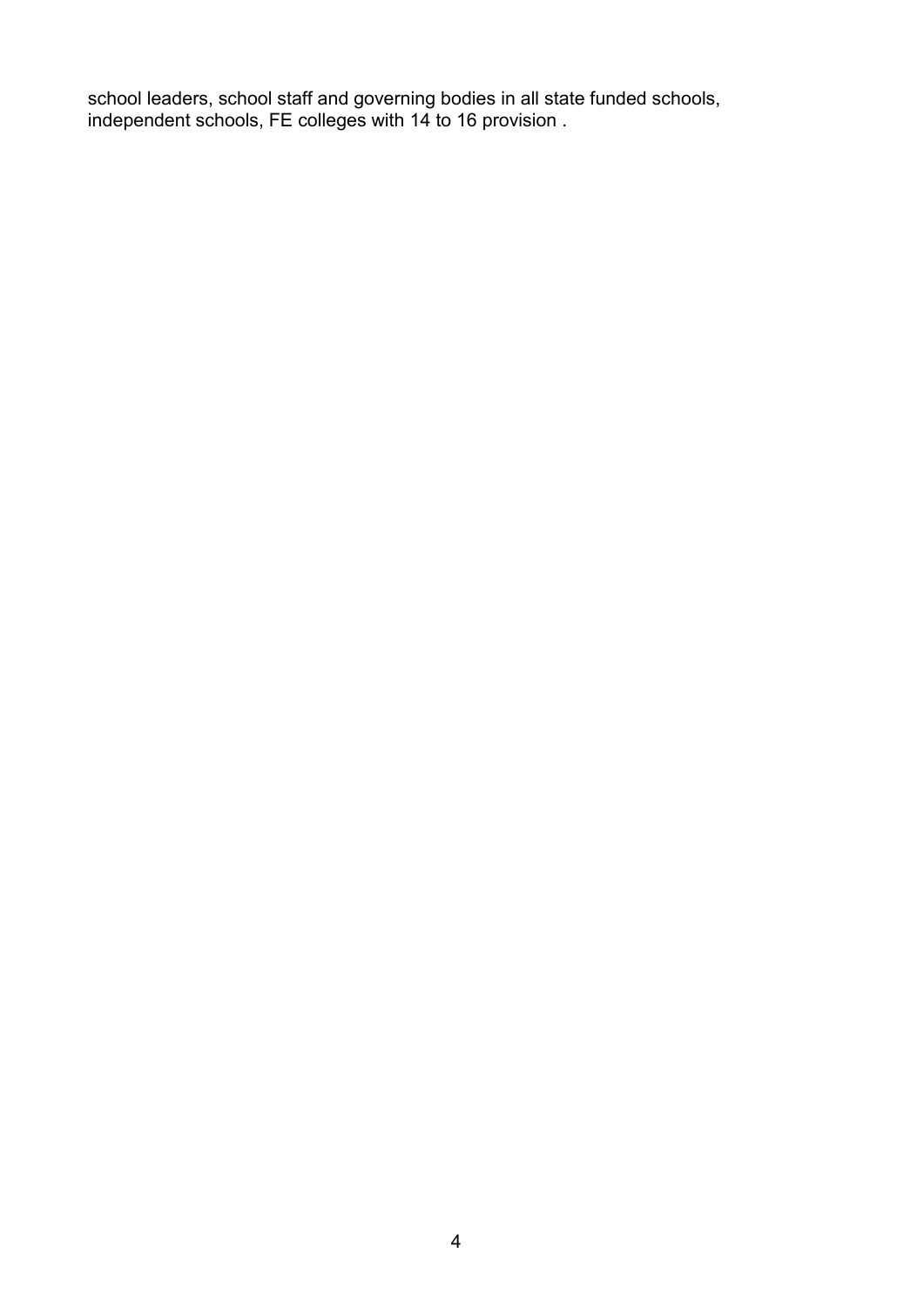## **Principles of discounting**

Once two or more qualifications are known to have the same discount code, the following principles are applied to determine which one is discounted:

- if a level 3 qualification is taken in the same subject with the same discount code as a level 1 or level 2 qualification, the lower level qualification is discounted. For example an AS discounts a GCSE<sup>[1](#page-4-1)</sup>
- where a pupil has more than one qualification in the same subject with the same discount code, only the one taken first counts (this also applies where the first qualification is level 1 and the second qualification is level 2)
- for qualifications which discount and are taken on the same day, the best result counts. However, schools should not vary the published starting time for an examination if there is a clash between papers of different awarding bodies or specifications in the same subject. For more information please see Joint Council for Qualifications (JCQ) instructions [here.](https://www.jcq.org.uk/exams-office/ice---instructions-for-conducting-examinations/instructions-for-conducting-examinations-2019-2020)
- where a pupil moves schools in year 9, 10 or 11 and has previously certificated a qualification whilst enrolled at another school, this grade is not counted in performance measures unless the school chooses not to re-enter the pupil. If the school re-enters the pupil, the grade from that attempt is counted, regardless of whether it is higher or lower than the previous attempt
- where a pupil has certificated a qualification more than three years before the end of key stage 4, the [first entry rule](#page-5-1) does not apply. In most cases this will apply to pupils in years 8 and below. In these cases performance measures count the best grade achieved, either from before the three year cut-off point or the first entry after the cut-off point

## <span id="page-4-0"></span>**Discount codes**

A qualification is assigned a discount code on the basis of the subject area it covers. The purpose of a discount code is to group qualifications with similar content together allowing comparisons to be made between qualifications with the same discount code.

A list of qualifications that count in the 2019 key stage 4 school performance tables, together with their discount codes, can be found [here.](https://www.gov.uk/government/publications/key-stage-4-qualifications-discount-codes-and-point-scores)

Using this, schools can see where two qualifications discount one another. The list provides descriptions of the discount codes and covers each year up until 2021[2](#page-4-2).

<span id="page-4-1"></span><sup>&</sup>lt;sup>1</sup> See section on AS level exception discounting for further information

<span id="page-4-2"></span> $2$  Codes may be updated at any time during the year to improve the accuracy of discounting. This can affect the current cycle without prior notice.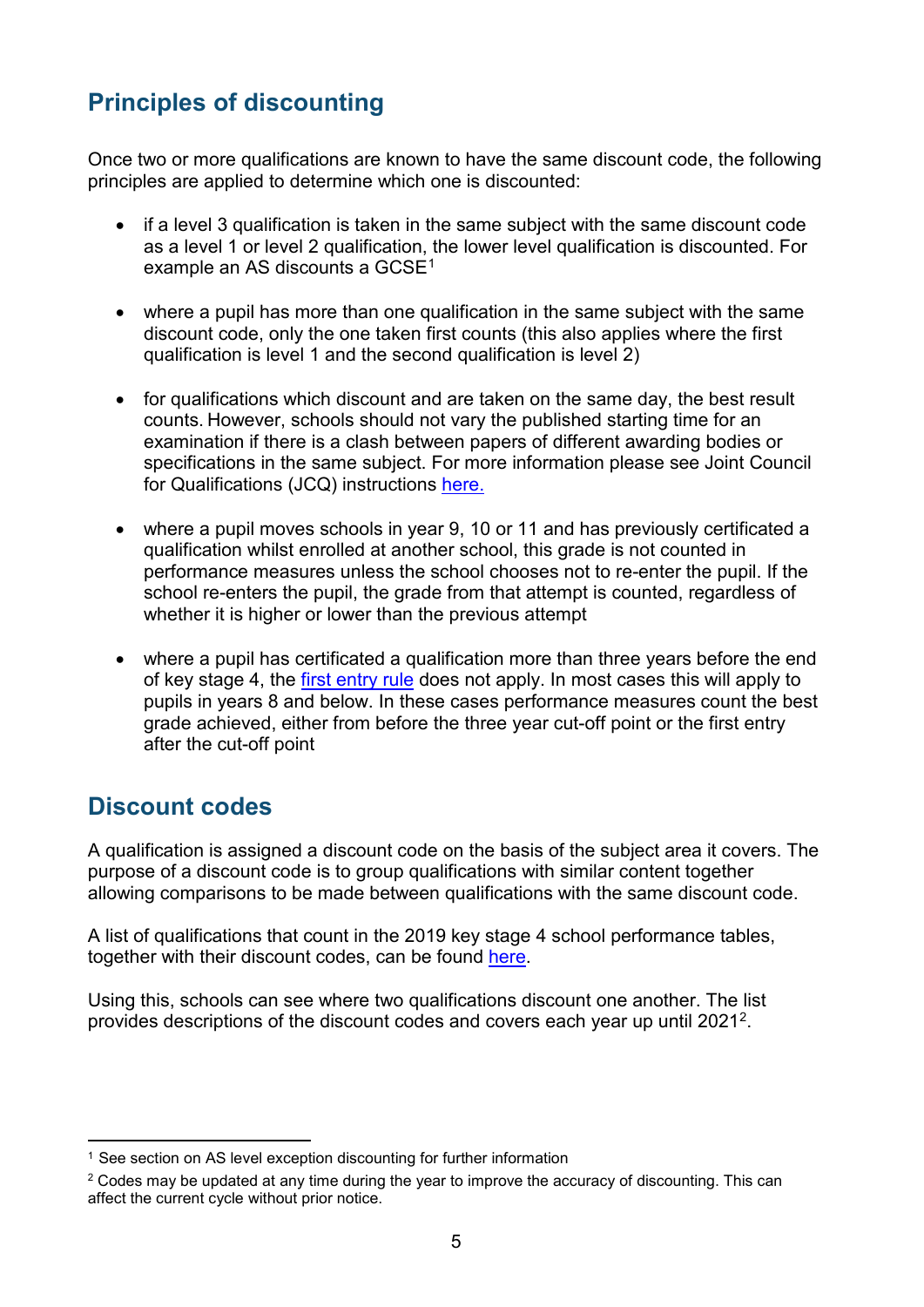## <span id="page-5-0"></span>**Can a pupil take multiple qualifications which discount?**

Discounting only applies to the results of a school in the performance tables, not to the qualifications awarded to pupils. There are a number of educational reasons why a pupil might undertake qualifications which discount each other. A common one would be to recognise their progression through a course of study, for example, by taking a GCSE qualification before progressing to an AS level qualification.

In this scenario the AS level would discount the GCSE in the performance tables but the pupil would still get recognition for both.

## <span id="page-5-1"></span>**How is the first entry date defined?**

The date of the first (or only) examination for a qualification is taken as the entry date. These dates are used to decide which qualification counts as the first entry. Examination dates are available from the respective exam boards. In cases where exams in the same subject are scheduled for different days in the same series, only the qualification with the earlier exam counts in performance measures.

In cases where qualifications have no formal examination date, the certification date or coursework deadline date is used as the examination date. Further information on these dates can be obtained from the respective exam boards.

No unreformed GCSEs (A\* to G), International GCSEs or level 1/level 2 certificates will count in performance tables once new GCSEs (9 to 1) in that subject are introduced. Following the introduction of new reformed GCSEs (9 to 1) entries into unreformed qualifications do not count in the performance tables. This includes early entries prior to 2017 in unreformed qualifications. Unreformed qualifications will continue to count until reformed GCSEs (9 to 1) are introduced. For further details, see Annex H of the Secondary Accountability measures guide [here.](http://www.gov.uk/government/publications/progress-8-school-performance-measure)

## <span id="page-5-2"></span>**Exception discounting for science qualifications**

There are occasional situations where discount codes alone are not sufficient to achieve accurate discounting. In these circumstances rules about specific qualifications are applied.

Exception discounting applies only to science qualifications which count in the English Baccalaureate (EBacc). Qualifications which count as science in performance measures are detailed on the EBacc list which is available [here.](https://www.gov.uk/government/uploads/system/uploads/attachment_data/file/532909/Key_stage_4_qualifications_counting_in_the_English_Baccalaureate.xls) This includes details on the criteria for entering and achieving the science element of the EBacc.

The information below provides an overview of the exception discounting process. Examples have been provided to explain how exception discounting is applied. Timetabling of exams means some of these examples may not occur in practice, but are for illustrative purposes. Qualifications in bold in the tables are those which count in the school and college performance tables.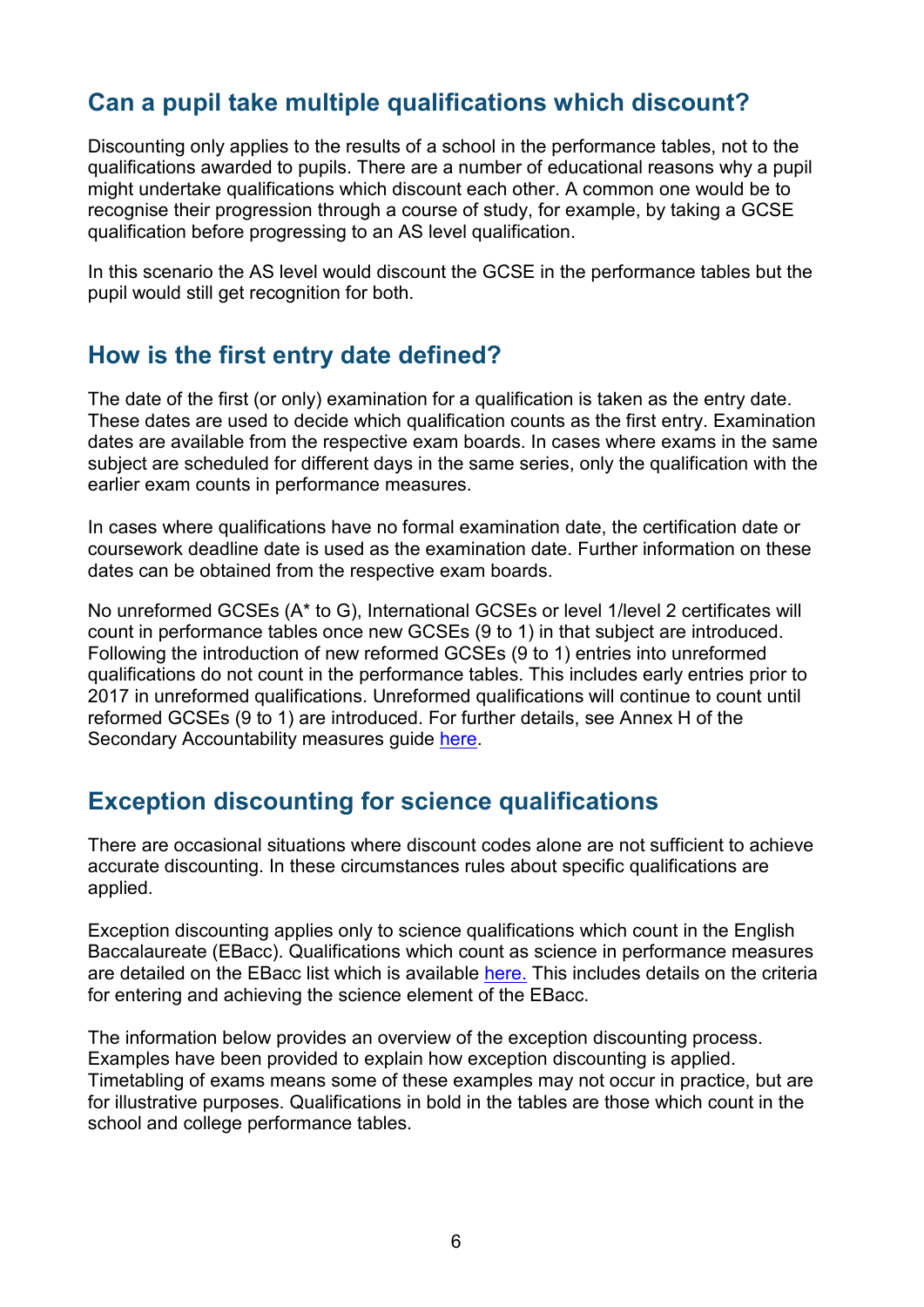From 2018<sup>3</sup>, there are two science pathways (shown in further detail in Annex A):

- individual sciences (biology, chemistry, physics<sup>4</sup>)
- combined science

To meet the criteria for entry into the science element of the EBacc, a pupil must either take three individual sciences or combined science<sup>5</sup>.

The first qualification a pupil enters determines the pathway they are on, and subsequent entries to qualifications from a different pathway do not count in the school and college performance tables. For example, if a pupil takes biology, the only science qualifications that can count alongside in performance tables are physics, chemistry and computer science. Therefore if a pupil takes biology and then combined science subsequently, the combined science grade would not count in the performance tables.

A pupil takes the following:

| 17 May 2019 | 25 May 2019                        | <b>June 2019</b> |
|-------------|------------------------------------|------------------|
| Biology (4) | <b>Combined science</b><br>$(5-5)$ | Chemistry $(4)$  |

#### **Table 1: Science example 1**

Only the biology qualification taken in May and the chemistry qualification taken in June 2019 counts in the performance tables as the pupil is on the individual sciences pathway, and subsequent qualifications in the combined science pathway do not count. As this pupil has not taken another individual science, they do not meet the entry requirement to the science element of the EBacc so their science grades will not be used towards the EBacc APS measure. However the biology and chemistry grades may count towards Progress 8/Attainment 8.

<span id="page-6-0"></span><sup>&</sup>lt;sup>3</sup> Prior to 2018, there were three science pathways. The third science pathway included entries to core science, additional science and further additional science. From 2018, these qualifications no longer count in secondary school performance tables due to the introduction of reformed 9 to1 GCSEs. For more information on GCSE reform, see the secondary accountability measures guidance here: <https://www.gov.uk/government/publications/progress-8-school-performance-measure>

<span id="page-6-1"></span><sup>4</sup> Since 2014 computer science has counted as an individual science in the performance tables. However it can also count alongside combined science so it is not involved in science pathway discounting.

<span id="page-6-2"></span><sup>5</sup> To achieve the EBacc threshold measure at grade 5 or above, pupils must achieve a) two grades at 5 or above if they have entered three single sciences or b) a grade 55 or above in combined science. Please note, the EBacc threshold measure is no longer a headline measure from 2018 in performance tables and is replaced with EBacc average point score, where a pupil's points in each EBacc element are accepted, regardless of whether they reach a certain threshold.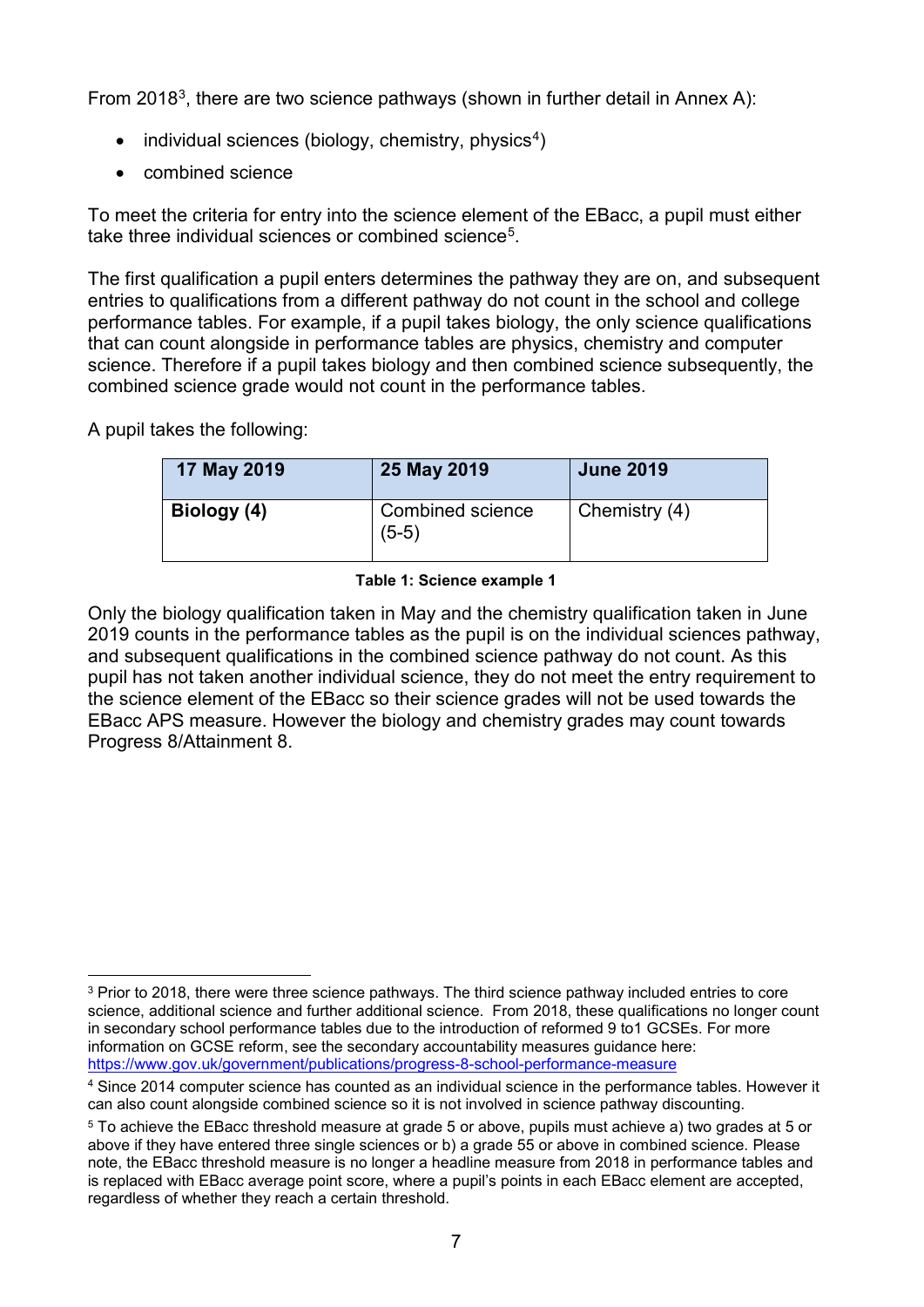A pupil takes the following:

| <b>June 2017</b> | <b>May 2019</b>                    | <b>June 2019</b> |
|------------------|------------------------------------|------------------|
| Core science (A) | <b>Combined science</b><br>$(6-6)$ | Physics (7)      |

#### **Table 2: Science example 2**

From 2018 onwards, the core science qualification taken in June 2017 no longer counts in school and college performance tables, following the introduction of reformed 9 to1 GCSEs in science. Therefore, this early entry will not count for this pupil, despite the qualification counting in performance tables when they sat the exam. Therefore, the combined science entry taken in May 2019 determined that the pupil is on the combined science pathway. The later entry in physics in June 2019 does not count in performance tables as this pupil entered the combined science pathway first.

As this pupil has entered combined science, they count as entering the EBacc science subject area so their grade will count towards EBacc APS. This grade can also count towards Progress 8/Attainment 8.

Some science qualifications, such as computer science, are not included in the pathways. These are detailed in the last column in Annex A. This means that while they discount against other qualifications with the same discount code they still count in the performance tables, even if taken subsequently to other science qualifications in other pathways.

A pupil takes the following:

| 17 May 2019 | 25 May 2019   | <b>June 2019</b>             |
|-------------|---------------|------------------------------|
| Biology (6) | Chemistry (7) | Environmental<br>science (A) |

#### **Table 3: Science example 3**

The biology qualification taken on 17 May 2019 determines that the pupil is on the individual sciences pathway, therefore the chemistry entry also counts. As environmental science is not in a science pathway, it counts alongside the individual sciences as an extra qualification. However, environmental science is not counted as one of the four individual sciences that count towards the Ebacc science pillar $6$ , therefore this pupil does not count as having entered the science element of the EBacc as three individual sciences have not been taken.

Computer science does count as an individual science in the EBacc. However, computer science can also sit alongside the combined science pathway. Therefore if computer science is a pupil's first science qualification it does not determine a pathway, and the two science pathways are still open.

<span id="page-7-0"></span> <sup>6</sup> Individual sciences (biology, chemistry, physics, and combined science) Since 2014 computer science has counted as an individual science in the performance tables. However it can also count alongside combined science so it is not involved in science pathway discounting.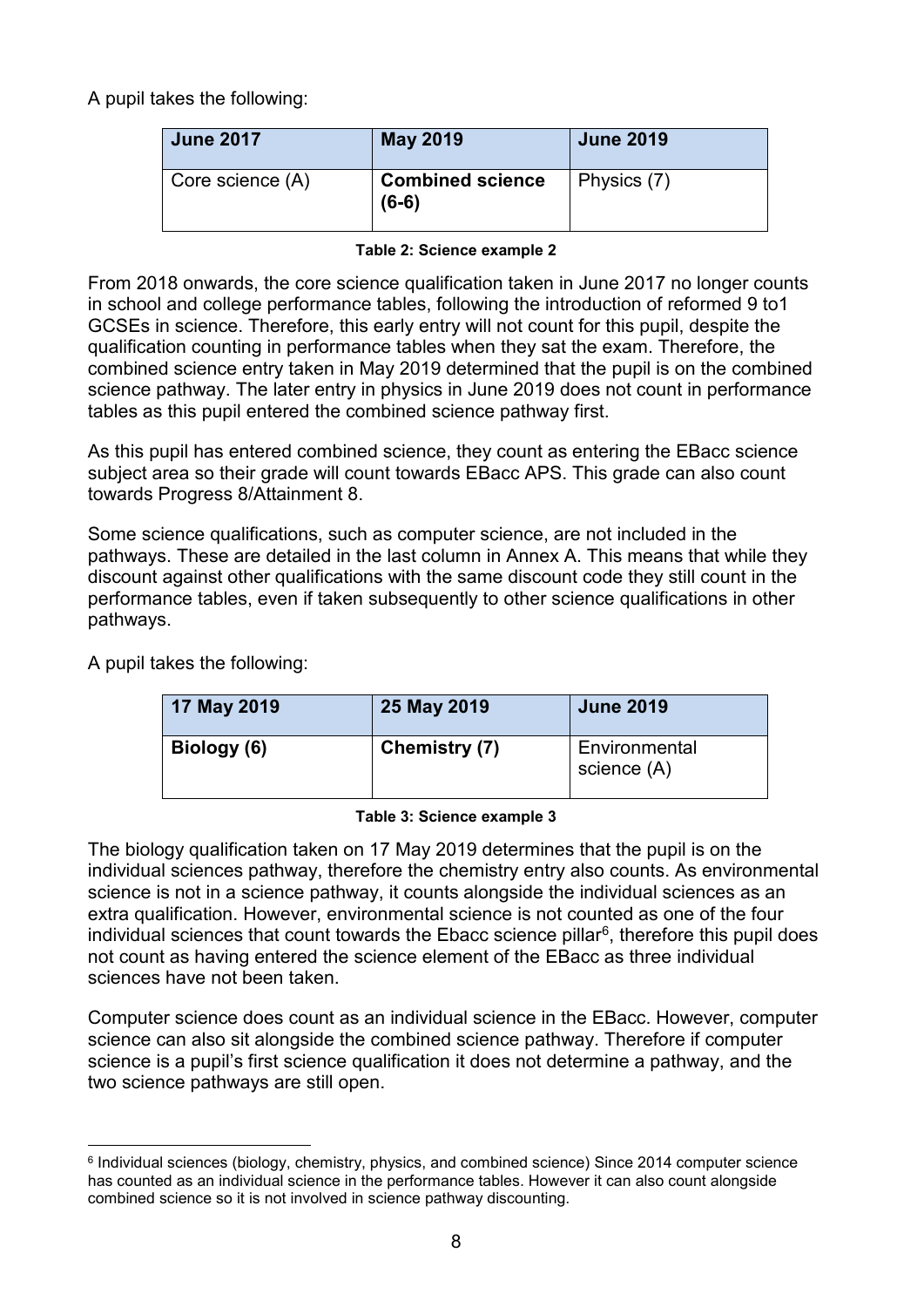A pupil takes the following:

| <b>May 2019</b> | <b>June 2019</b> |
|-----------------|------------------|
| Computer        | Combined         |
| science (7)     | science (9)      |

#### **Table 4: Science example 4**

The computer science qualification taken in May 2019 does not determine the science pathway and the two pathways are still open. Therefore the science pathway is determined by the next qualification taken, for example the combined science in June 2019. The pupil meets the entry criteria for the science element of the EBacc with the combined science and computer science also counts.

A pupil takes the following:

| <b>May 2019</b> | <b>June 2019</b> |
|-----------------|------------------|
| <b>Combined</b> | Computer         |
| science (6-6)   | science (5)      |

#### **Table 5: Science example 5**

The combined science taken in May 2019 determines that the pupil is on the combined science pathway. The pupil meets the entry criteria for the science element of the EBacc and both qualifications can count in the Ebacc slot for the Attainment 8/Progress 8 measure.

As this pupil has entered combined science, they count as entering the EBacc science subject area so their grade will also count towards EBacc APS.

The combined science grades can also count towards Progress 8/Attainment 8, with up to two grades counting in either the EBacc slots or the open slots, where this represents the highest relevant grades achieved.

Please note: GCSEs in core, additional and further additional science have not counted in the performance tables since 2018.

### <span id="page-8-0"></span>**Moving schools**

The early entry policy states that if a pupil previously certificated a qualification whilst enrolled at another school, the grade does not count in performance measures unless the new school chooses not to re-enter the pupil or if it is an unreformed qualification. If the school decides to re-enter the pupil (in a reformed qualification), the grade from that attempt counts, regardless of whether it is higher or lower than the previous attempt.

For exception science discounting purposes, this means that if a pupil starts a new pathway at a new school, the previous qualifications are discounted. However, if a pathway is continued, the whole pathway counts.

A pupil takes the following: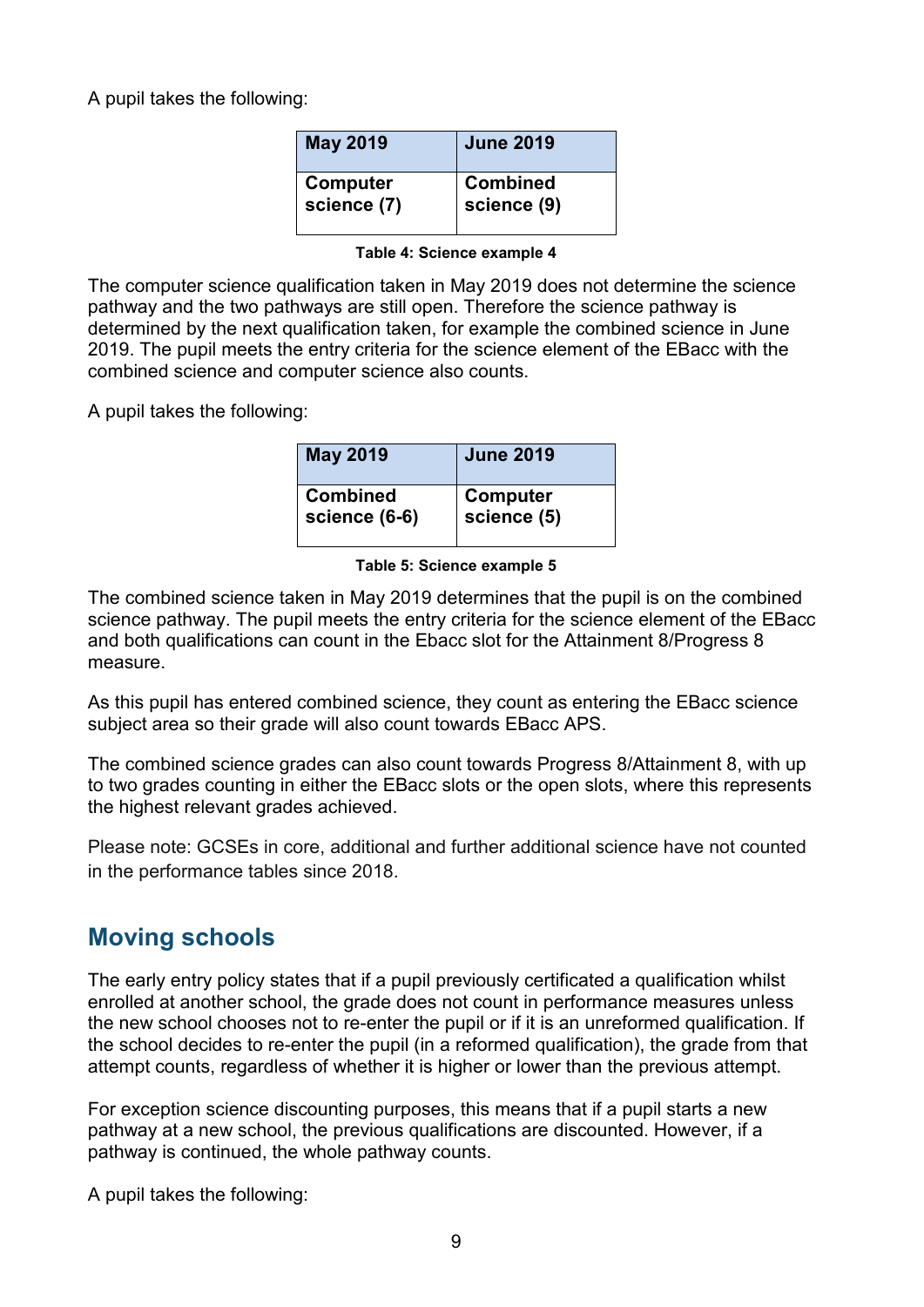| <b>Old School</b> | <b>New School</b>                  |
|-------------------|------------------------------------|
| Biology (6)       | <b>Combined science</b><br>$(5-5)$ |

#### **Table 6: Moving school example 1**

As a new pathway has been started at the new school, the biology qualification is discounted.

A pupil takes the following:

| <b>Old School</b> | <b>New School</b>    |
|-------------------|----------------------|
| Biology (4)       | <b>Chemistry (5)</b> |

**Table 7: Moving school example 2**

As the same pathway has been continued at the new school, both qualifications count.

## <span id="page-9-0"></span>**AS level exception discounting in English and mathematics**

After early entry discounting has been carried out, exception discounting is carried out across levels for English and mathematics qualifications, for example between AS levels and level 1/level 2 qualifications. The AS level(s) always discount the lower level qualifications as per the first discounting principle. For example, an AS mathematics discounts the GCSE, and an AS English language and literature discounts GCSE English language and/or GCSE English literature.

AS level exception discounting is not applied to science qualifications. For example, a pupil could have GCSEs in combined science and an AS level in an individual science. However, AS level exception discounting does apply to both computer science and environmental science<sup>7</sup>, as they are not subjects which can determine a student's science pathway. If a pupil were to take a GCSE and AS level in computer science, the GCSE would be discounted by the AS level

If you require more detailed information for a specific situation, please [contact us.](http://www.education.gov.uk/help/contactus/dfe)

<span id="page-9-1"></span> <sup>7</sup> To note, GCSEs in environmental science no longer count in performance tables from 2019.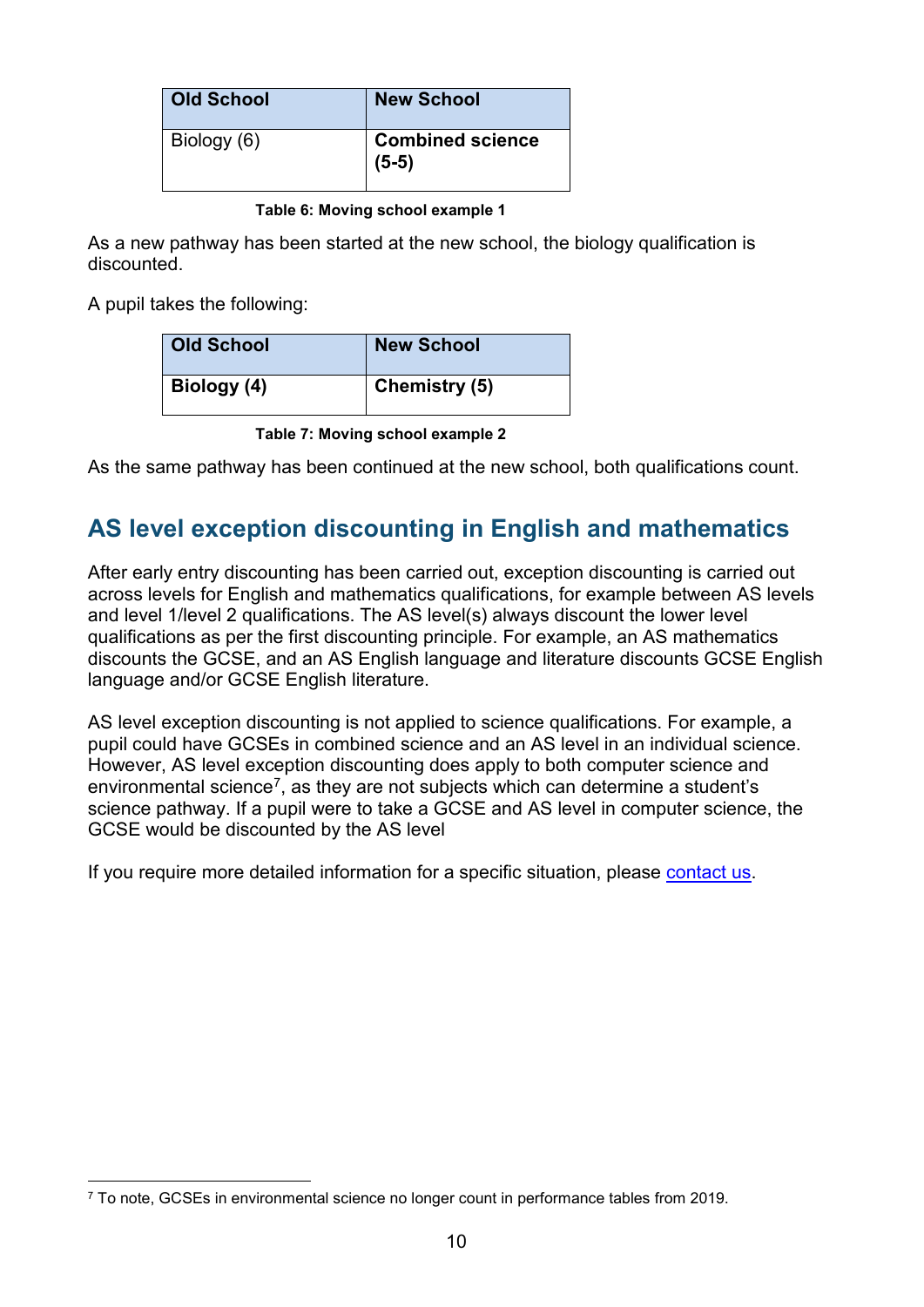# <span id="page-10-0"></span>**Annex A – Science pathway discounting**

|                                   | Pathway 1                                             | Pathway 2                                                                                                                                                | All other science<br>qualifications                                                                                                               |
|-----------------------------------|-------------------------------------------------------|----------------------------------------------------------------------------------------------------------------------------------------------------------|---------------------------------------------------------------------------------------------------------------------------------------------------|
| <b>Pathway Name</b>               | Individual<br>sciences                                | Combined<br>science                                                                                                                                      |                                                                                                                                                   |
| Qualification<br>discount code(s) | RC <sub>1</sub><br>RH <sub>3</sub><br>RD <sub>1</sub> | RA1E                                                                                                                                                     | <b>RA14</b><br>$CK1*$<br>QA3                                                                                                                      |
| <b>Qualifications</b><br>included | Physics (RC1)<br>Biology (RH3)<br>Chemistry (RD1)     | Edexcel L1/2<br>Certificate (RA1E)<br>AQA Level 1/2<br>Certificate (RA1E)<br>OCR Level 1/2<br>Certificate (RA1E)<br>WJEC Level 1/2<br>Certificate (RA1E) | Applied science (RA14)<br>Computer science or computing<br>$(CK1*)$<br>Any other science qualifications,<br>such as environmental science<br>(A3) |

\*Since 2014 computer science and computing have been included in the science element of the EBacc, and count in addition to the other separate sciences. If computer science is a pupil's first science qualification, the two available science pathways are still open. For example, a pupil may take the computer science GCSE and then go down the individual science pathway and take three individual science qualifications – in which case all four science qualifications count.